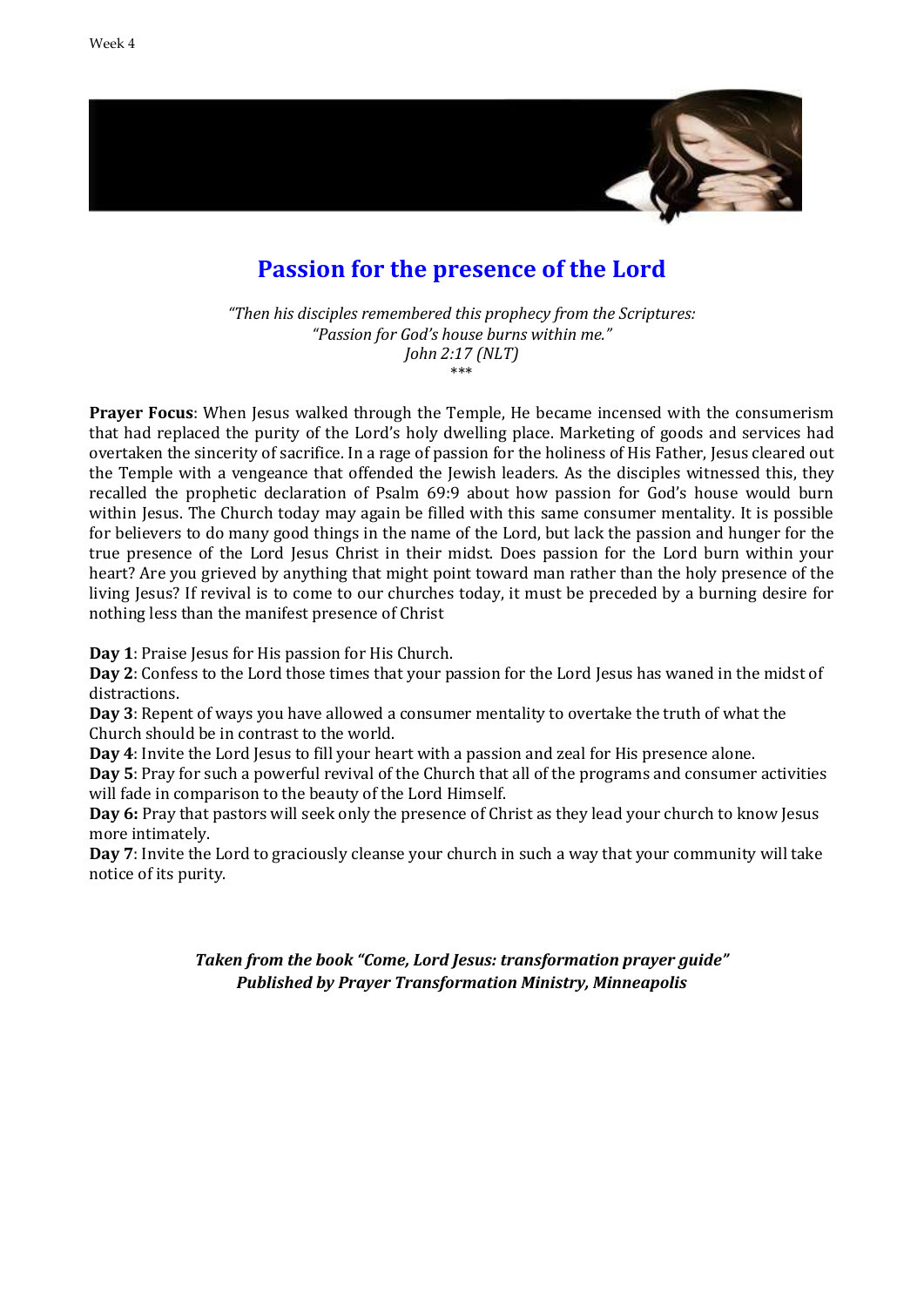# **Transformation: Jesus in our midst**

### **O** ur God is on the move today! The power of God in transformation is being felt in hundreds of communities around the world. The frequency and intensity of this movement of transformation continues to increase in those communities where the conditions of 2 Chronicles 7:14 are being sought after and met:

"...*if my people, who are called by my name, will humble themselves and pray and seek my face and turn from their wicked ways, then will I hear from heaven and will forgive their sin and will heal their land."*

This growing desire for transformation is being echoed in churches— and among intercessors, leaders, and ordinary people who long for God to make a difference in their communities. The tendency, however, is to allow the desire to be overtaken by the drive to "make something happen."

This subtle shift can result in lowering the standard of true transformation to match our human-set standards. If we lower the standard to an achievable level, we can then substitute programs for God's power. We mistakenly believe that our best ministry efforts will usher in transformation. This misses the most critical truth of transformation: *that Jesus must be fully in our midst.*

#### **The Presence of Jesus**

In communities where true transformation is happening, the common denominator is that believers become desperate for the *manifest presence* of Jesus Christ. They are willing to give up everything to seek Jesus with longing hearts. Only Jesus can truly restore broken families, heal the hurting and abused, and bring peace and safety to their communities. The presence of Christ changes *everything*!

How do we come to such a place of desperation? Only the Holy Spirit of God can birth and fan into flame that kind of passion and longing. Through the Holy Spirit we discover the truth of Jesus Christ Himself. As you pray through this prayer guide, may you fall more deeply in love with the Lord Jesus Christ. May you long for Him with a greater fervency and desire than you have ever known. As you invite His presence through a repentant heart and a contrite spirit, you are welcoming Him into your church and community as well.

True revival and transformation will go beyond heart change into societal and community change. It will be a complete awakening to the Lordship of Jesus Christ and a celebration of His authority and life-giving power. When He comes in His manifest presence into your community, everyone will know that *Jesus is in your midst*!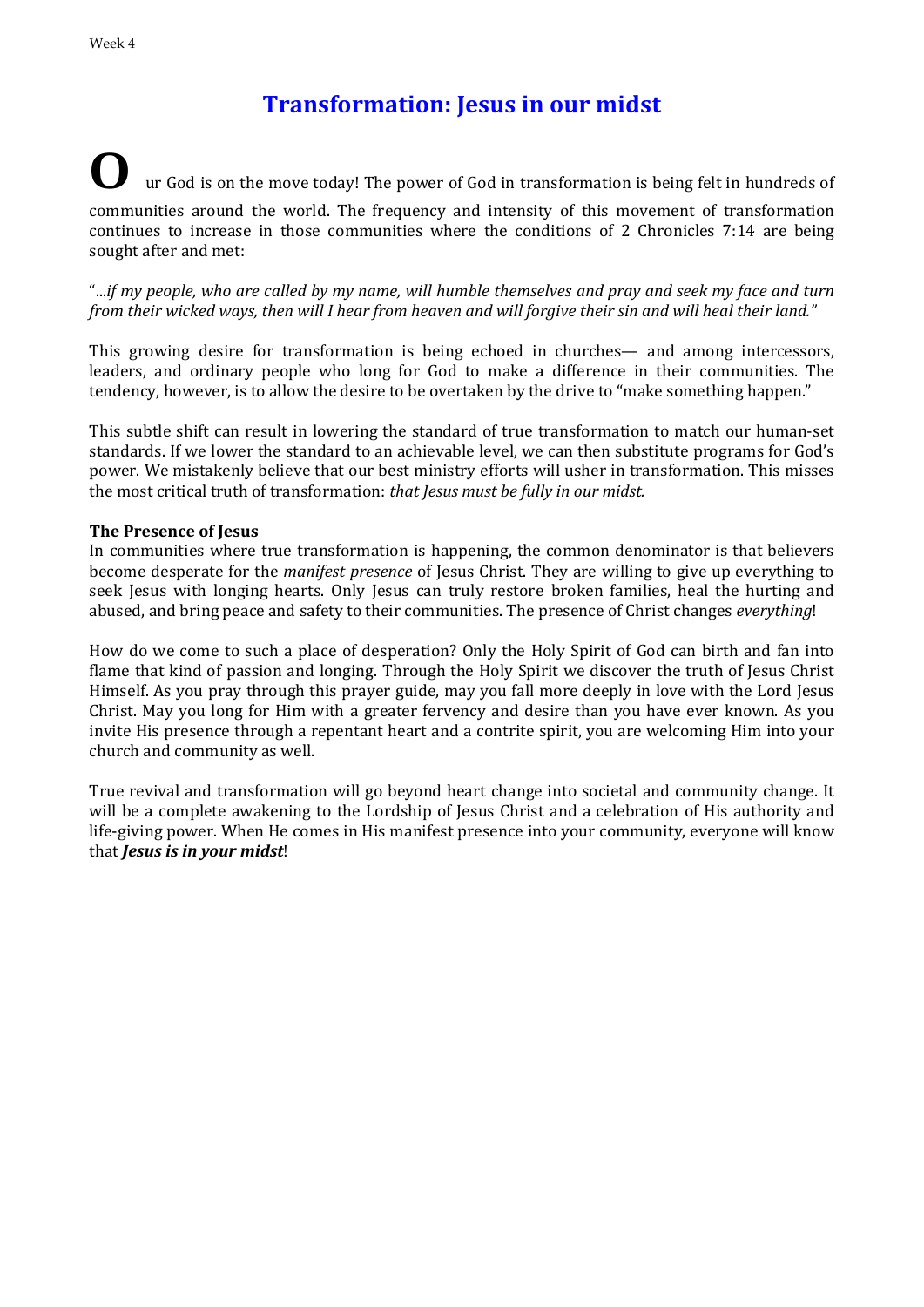# **Transformation: Jesus in Our Midst**

**A** s we pray about transformation; we need a common definition of what a truly transformed community might look like:

#### **A transformed community is:**

- A neighbourhood, city, or nation whose values and institutions have been overrun by the grace and presence of God.
- A place where divine fire has not merely been summoned, but has fallen.
- A society in which natural change has been disrupted by invasive supernatural power.
- A culture that has been impacted comprehensively and undeniably by the Kingdom of God.
- A location where Kingdom values are celebrated publicly and passed on to future generations.

#### **Community transformation is indicated when:**

- Political leaders publicly acknowledge their sin and dependence on God. (2 Kings 11:17-18; 23:1-3; Jonah 3:6-9)
- New laws, curricula, and business practices are put into effect. (2 Chronicles 19:4-10; Nehemiah 10:31)
- The natural environment is restored to its original life-nurturing state. (Leviticus 26:4-5; 2 Chronicles 7:14; Ezekiel 34:27-31)
- Economic conditions improve and lead to a discernible lessening of poverty. (2 Chronicles 17:3-5; Psalm 144:13-14; Isaiah 60:5-7; Amos 9:13)
- There is a marked change in social entertainment and vices as Kingdom values are integrated into the rhythm of daily life.
	- (Ezra 10:1-4; Nehemiah 8:10, 16-17; Acts 19:17-20)
- Crime and corruption diminish throughout the community. (2 Kings 12:13-15; Nehemiah 5:6-12; Isaiah 60:17-18)
- Volunteerism increases as Christians recognize their responsibility to heal and undergird the community. (Isaiah 58:10-12; 61:1-4)
- Restored hope and joy leads to a decline in divorce, bankruptcy, and suicide. (Nehemiah 12:27-28, 43; Isaiah 54:11-14; 61:3-7; Jeremiah 30:17-19; 31:11-13; Hosea 2:15)
- The spiritual nature of the growing socio-political renewal becomes a hot topic in secular media. (2 Chronicles 20:29; Nehemiah 6:16; Isaiah 55:5; Ezekiel 36:36; Acts 19:17).
- Overwhelmed by the goodness of God, grateful Christians take the embers of revival into surrounding communities and nations. (2 Chronicles 17:9; Isaiah 61:6; Acts 11:20-26).

*(Source: The Sentinel Group)*